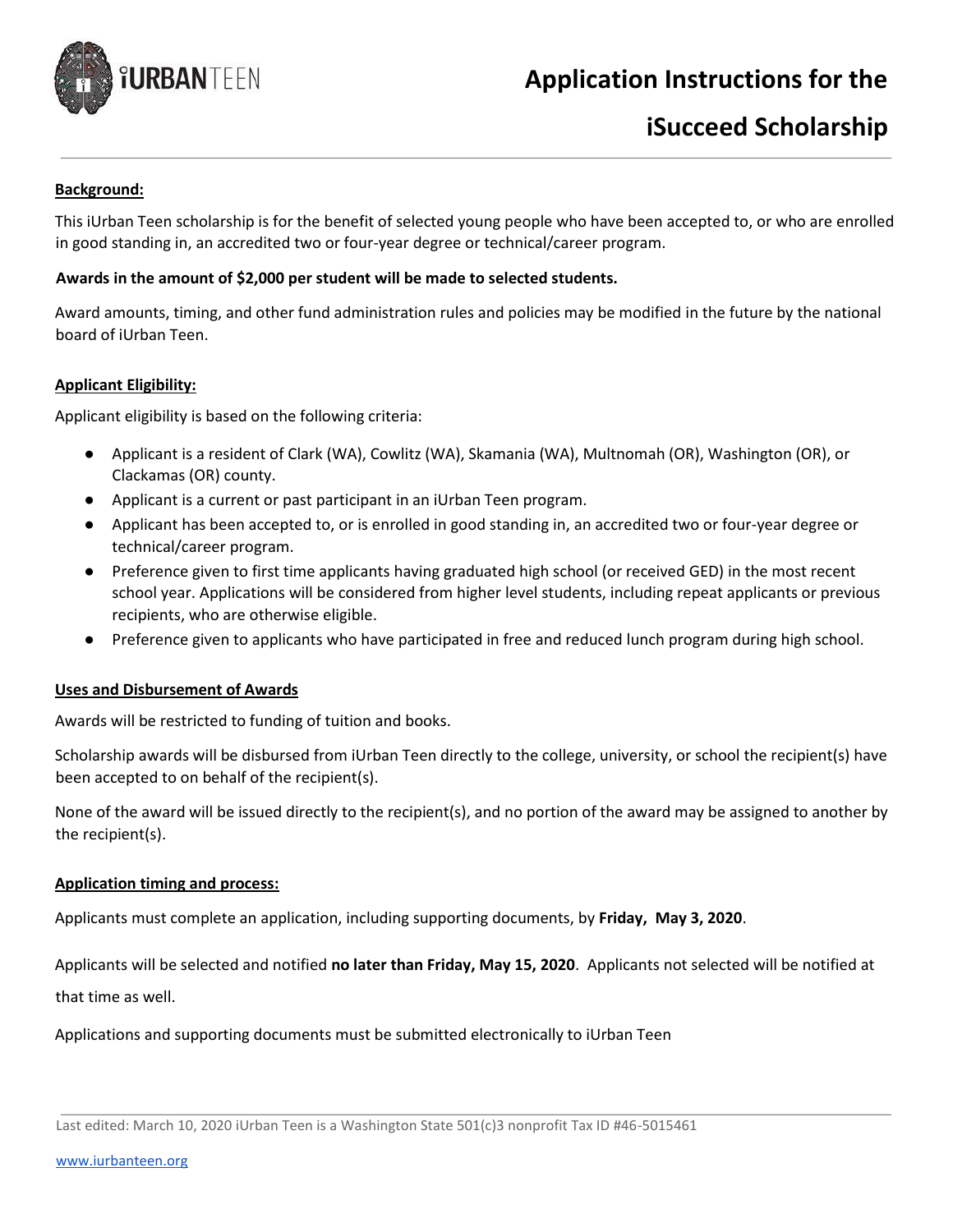

# **iSucceed Scholarship**

## Questions and inquiries may be sent to **isucceed@iurbanteen.org**.

|                                                             | <b>Applicant Information</b> |     |    |       |
|-------------------------------------------------------------|------------------------------|-----|----|-------|
| Name:                                                       |                              |     |    |       |
| Age:                                                        |                              |     |    |       |
| Address:                                                    |                              |     |    |       |
| City, State, Zip:                                           |                              |     |    |       |
| County:                                                     |                              |     |    |       |
| Phone:                                                      |                              |     |    |       |
| Email:                                                      |                              |     |    |       |
| What is your current GPA?                                   |                              |     |    |       |
| What iUrban Teen program were you in?                       |                              |     |    |       |
| Have you previously applied for an iUrban Teen Scholarship? |                              | Yes | No | Date: |
| Have you previously received an iUrban Teen Scholarship?    |                              | Yes | No | Date: |

#### **Parent or Guardian Information**

| Name:             |  |
|-------------------|--|
| Address:          |  |
| City, State, Zip: |  |
| County:           |  |
| Phone:            |  |
| Email:            |  |

| <b>High School Information</b> |  |  |
|--------------------------------|--|--|
| <b>School Graduated From:</b>  |  |  |
| <b>Graduation Date:</b>        |  |  |

Last edited: March 10, 2020 iUrban Teen is a Washington State 501(c)3 nonprofit Tax ID #46-5015461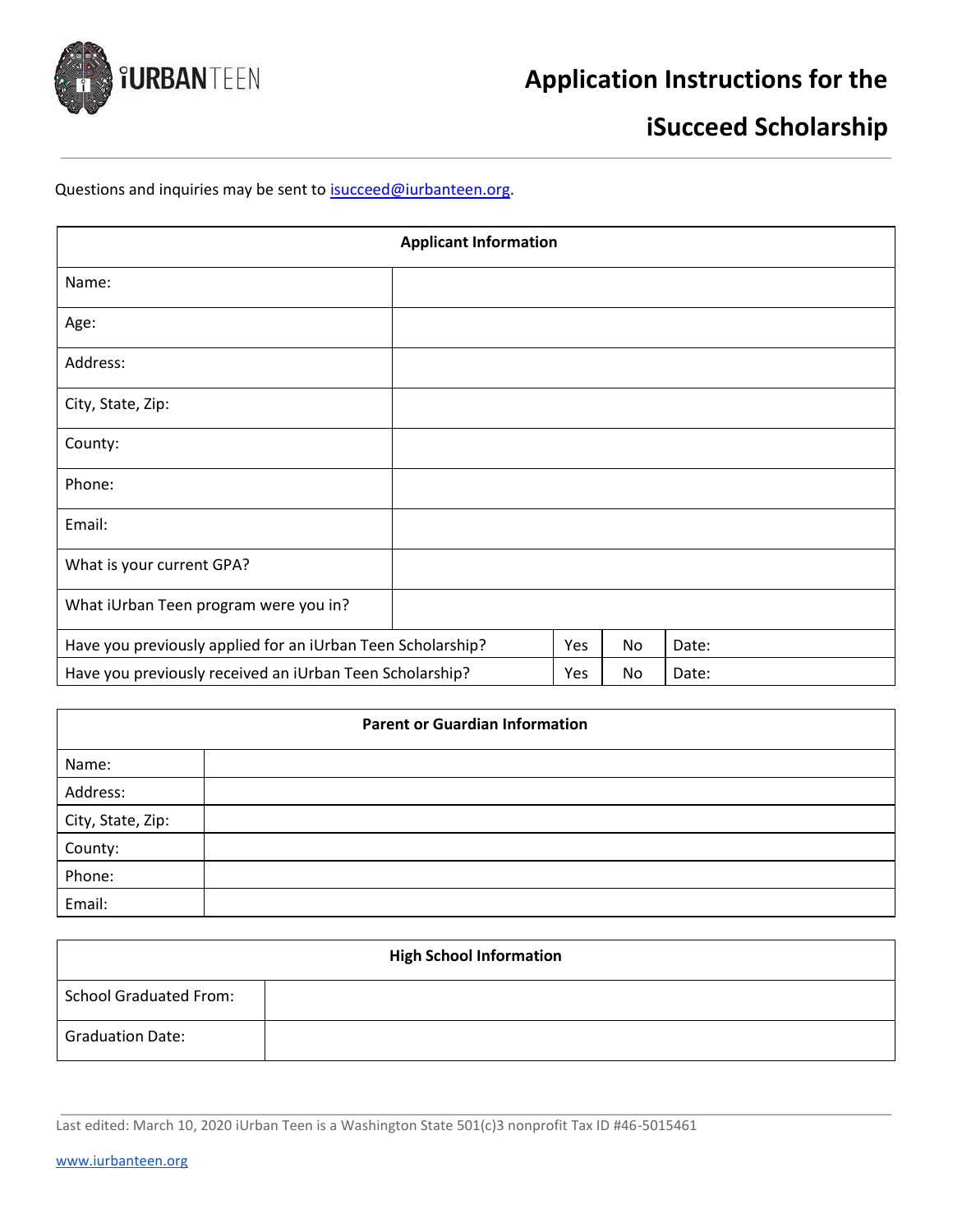

## **Application Instructions for the**

## **iSucceed Scholarship**

| <b>Contact Name:</b>                                                 |  |     |    |
|----------------------------------------------------------------------|--|-----|----|
| Phone:                                                               |  |     |    |
| Email:                                                               |  |     |    |
| Did you participate in the free and reduced lunch program during HS? |  | Yes | No |

| <b>College, University, or Technical/Career School Information</b> |  |  |  |
|--------------------------------------------------------------------|--|--|--|
| Name of Institution:                                               |  |  |  |
| Program/Major Enrolled in Or Accepted To:                          |  |  |  |
| What Academic Year Will You Be In?                                 |  |  |  |
| <b>Contact Name:</b>                                               |  |  |  |
| Address:                                                           |  |  |  |
| City, State, Zip:                                                  |  |  |  |
| Phone:                                                             |  |  |  |
| Email:                                                             |  |  |  |

## **Additional Information**

1. Please include a minimum one-page personal essay indicating why you are seeking the scholarship, what your academic and career plans are, and how you have benefitted from participation in the iUrban Teen program. You may reuse essay material from other application essays that you may have completed in the past.

2. Please include two letters of recommendation from individuals familiar with your academic, community, and/or work-related activities. These may be from teachers, coaches, academic advisors, faith/youth group leaders, employers/supervisors, volunteer coordinators, and/or personal mentors.

## **Submission Checklist**

In order to be considered for an award you must complete the following steps. Incomplete or inaccurate applications may be rejected or returned:

Last edited: March 10, 2020 iUrban Teen is a Washington State 501(c)3 nonprofit Tax ID #46-5015461